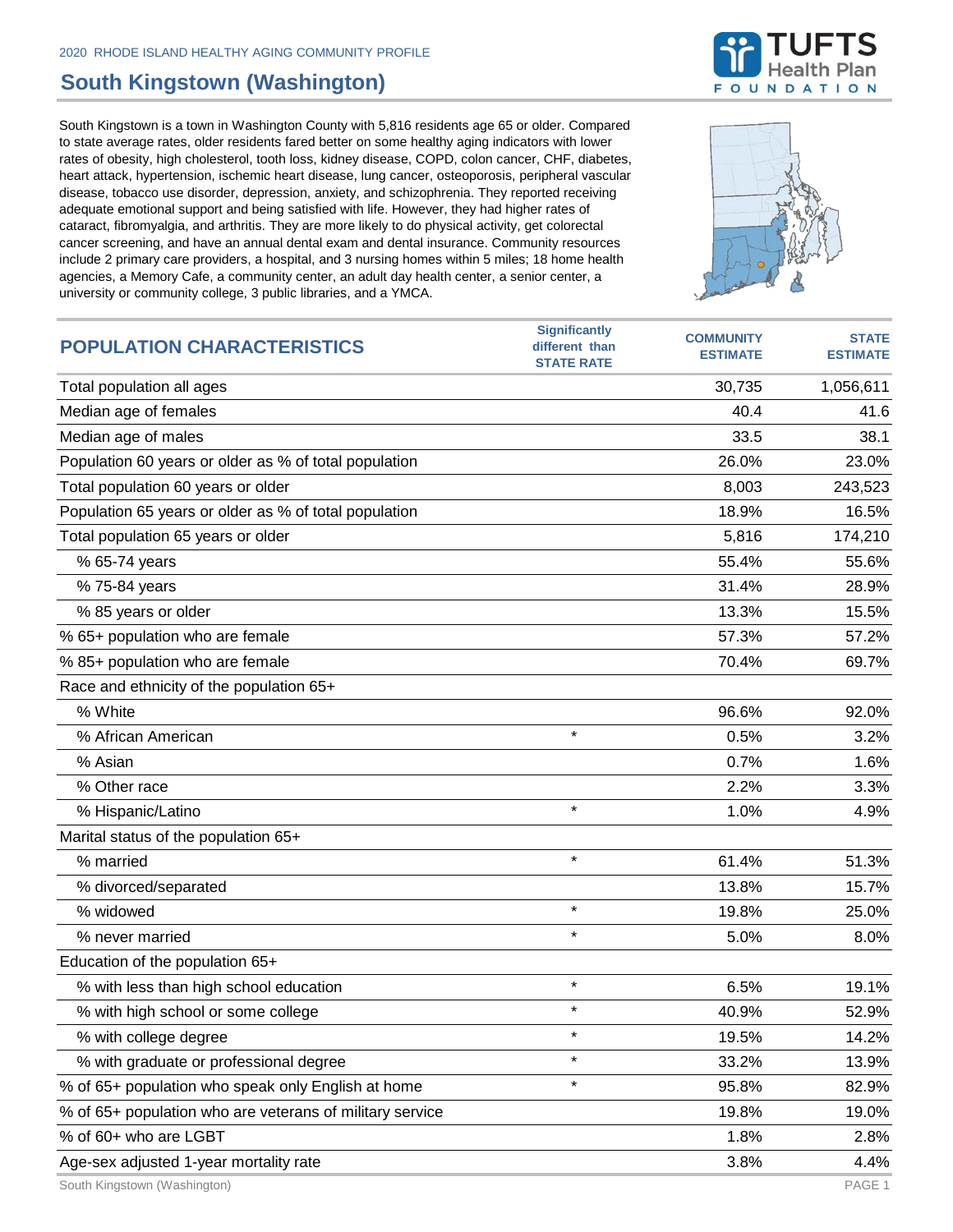| <b>HEALTHY AGING INDICATORS</b>                              | <b>BETTER / WORSE</b><br><b>STATE RATE</b> | <b>COMMUNITY</b><br><b>ESTIMATE</b> | <b>STATE</b><br><b>ESTIMATE</b> |
|--------------------------------------------------------------|--------------------------------------------|-------------------------------------|---------------------------------|
| <b>WELLNESS</b>                                              |                                            |                                     |                                 |
| % 60+ getting the recommended hours of sleep                 |                                            | 66.9%                               | 63.0%                           |
| % 60+ doing any physical activity within last month          | B                                          | 77.7%                               | 71.0%                           |
| % 60+ met CDC guidelines for muscle-strengthening activity   | В                                          | 32.3%                               | 25.0%                           |
| % 60+ met CDC guidelines for aerobic physical activity       | В                                          | 63.0%                               | 54.3%                           |
| % 60+ with fair or poor health status                        | B                                          | 14.6%                               | 19.5%                           |
| % 60+ with 15+ physically unhealthy days in last month       |                                            | 11.5%                               | 14.5%                           |
| <b>FALLS</b>                                                 |                                            |                                     |                                 |
| % 60+ who fell within last year                              |                                            | 27.2%                               | 26.3%                           |
| % 60+ who were injured in a fall within last year            |                                            | 9.6%                                | 10.3%                           |
| % 65+ had hip fracture                                       |                                            | 3.2%                                | 3.4%                            |
| <b>PREVENTION</b>                                            |                                            |                                     |                                 |
| % 60+ with physical exam/check-up in last year               |                                            | 92.6%                               | 93.0%                           |
| % 60+ flu shot in last year                                  |                                            | 59.0%                               | 60.6%                           |
| % 60+ with pneumonia vaccine                                 |                                            | 66.0%                               | 67.7%                           |
| % 60+ with shingles vaccine                                  |                                            | 39.7%                               | 35.3%                           |
| % 60+ women with a mammogram within last 2 years             |                                            | 86.1%                               | 82.0%                           |
| % 60+ with colorectal cancer screening                       | B                                          | 84.7%                               | 77.8%                           |
| % 60+ with HIV test                                          |                                            | 12.5%                               | 15.8%                           |
| % 60+ met CDC preventive health screening goals              |                                            | 41.8%                               | 39.2%                           |
| <b>NUTRITION &amp; DIET</b>                                  |                                            |                                     |                                 |
| % 60+ with 5 or more servings of fruit or vegetables per day |                                            | 20.8%                               | 18.1%                           |
| % 65+ with poor supermarket access                           |                                            | 29.3%                               | 23.6%                           |
| % 60+ stressed about buying food in last month               |                                            | 10.2%                               | 13.2%                           |
| % 60+ self-reported obese                                    |                                            | 23.5%                               | 26.8%                           |
| % 65+ clinically diagnosed obesity                           | В                                          | 23.3%                               | 29.3%                           |
| % 65+ with high cholesterol                                  | B                                          | 75.9%                               | 79.1%                           |
| % 60+ with cholesterol screening                             |                                            | 97.2%                               | 96.9%                           |
| <b>ORAL HEALTH</b>                                           |                                            |                                     |                                 |
| % 60+ with dental insurance                                  | B                                          | 64.2%                               | 56.3%                           |
| % 60+ with annual dental exam                                | B                                          | 85.8%                               | 75.9%                           |
| # of dentists per 100,000 persons (all ages)                 |                                            | 91.4                                | 64.7                            |
| % 60+ with loss of 6 or more teeth                           | B                                          | 22.5%                               | 29.6%                           |
| <b>CHRONIC DISEASE</b>                                       |                                            |                                     |                                 |
| % 65+ with Alzheimer's disease or related dementias          |                                            | 11.9%                               | 13.1%                           |
| % 65+ with anemia                                            | B                                          | 44.5%                               | 50.0%                           |
| % 65+ with asthma                                            |                                            | 14.5%                               | 14.9%                           |
| % 65+ with atrial fibrillation                               |                                            | 15.2%                               | 15.0%                           |
| % 65+ with autism spectrum disorder                          |                                            | N/A                                 | 0.04%                           |
| % 65+ with benign prostatic hyperplasia (men)                |                                            | 44.0%                               | 42.2%                           |
| % 65+ with breast cancer (women)                             |                                            | 10.6%                               | 11.1%                           |
| % 65+ with cataract                                          | W                                          | 70.6%                               | 67.5%                           |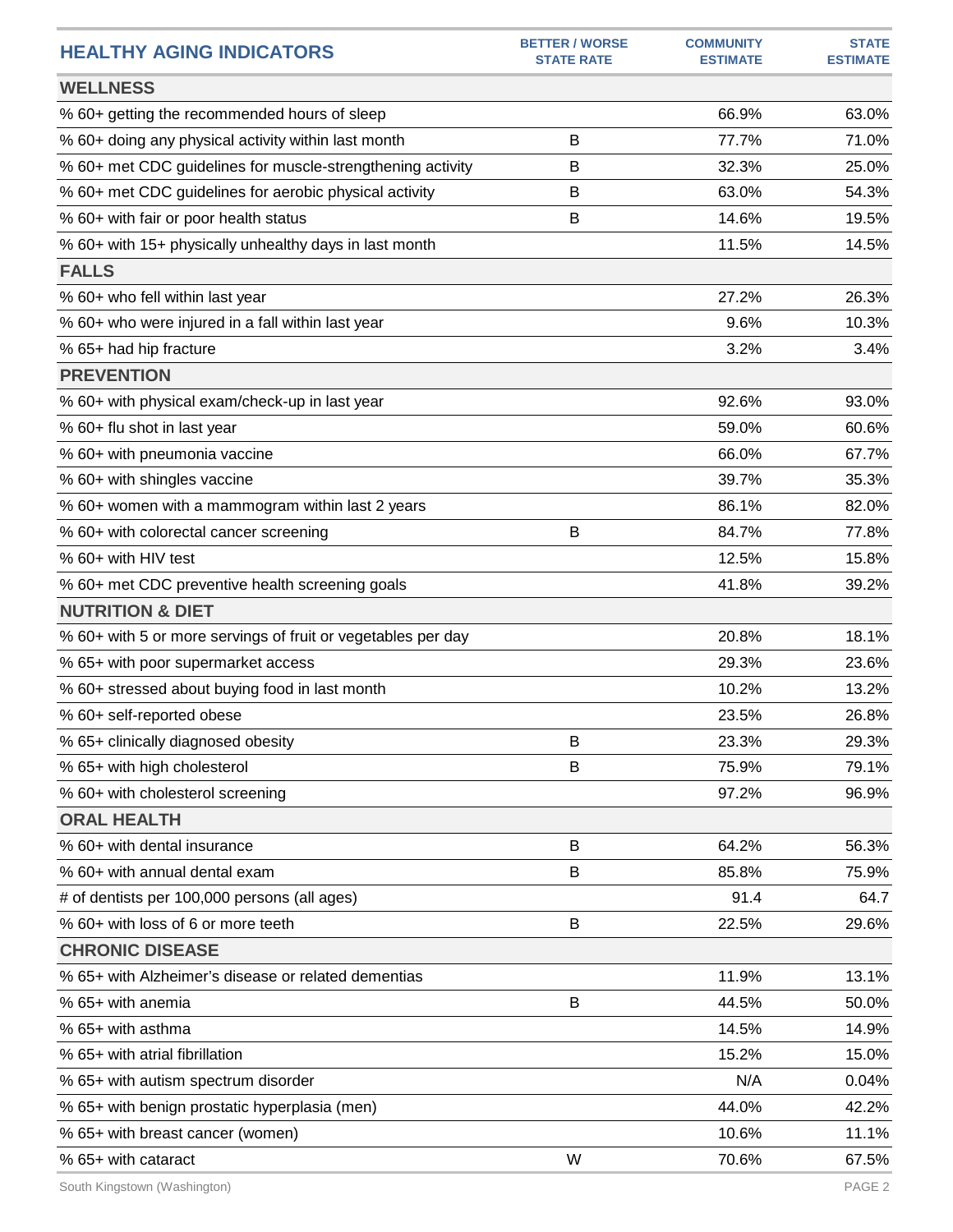| <b>HEALTHY AGING INDICATORS</b>                         | <b>BETTER / WORSE</b><br><b>STATE RATE</b> | <b>COMMUNITY</b><br><b>ESTIMATE</b> | <b>STATE</b><br><b>ESTIMATE</b> |
|---------------------------------------------------------|--------------------------------------------|-------------------------------------|---------------------------------|
| % 65+ with chronic kidney disease                       | B                                          | 24.3%                               | 30.7%                           |
| % 65+ with chronic obstructive pulmonary disease        | B                                          | 18.9%                               | 22.9%                           |
| % 65+ with colon cancer                                 | B                                          | 2.0%                                | 2.7%                            |
| % 65+ with congestive heart failure                     | B                                          | 15.4%                               | 21.6%                           |
| % 65+ with diabetes                                     | B                                          | 25.4%                               | 34.7%                           |
| % 65+ with endometrial cancer (women)                   |                                            | 2.1%                                | 1.9%                            |
| % 65+ with epilepsy                                     |                                            | 2.8%                                | 2.9%                            |
| % 65+ with fibromyalgia, chronic pain and fatigue       | W                                          | 27.5%                               | 25.4%                           |
| % 65+ with glaucoma                                     |                                            | 28.8%                               | 27.0%                           |
| % 65+ ever had a heart attack                           | B                                          | 4.4%                                | 5.8%                            |
| % 65+ with HIV/AIDS                                     |                                            | 0.06%                               | 0.12%                           |
| % 65+ with hypertension                                 | B                                          | 73.1%                               | 78.0%                           |
| % 65+ with hypothyroidism                               |                                            | 20.8%                               | 22.4%                           |
| % 65+ with ischemic heart disease                       | B                                          | 36.2%                               | 41.8%                           |
| % 65+ with leukemias and lymphomas                      |                                            | 2.6%                                | 2.7%                            |
| % 65+ with liver disease                                |                                            | 8.9%                                | 9.9%                            |
| % 65+ with lung cancer                                  | B                                          | 1.3%                                | 2.1%                            |
| % 65+ with migraine and other chronic headache          |                                            | 6.0%                                | 6.1%                            |
| % 65+ with osteoarthritis or rheumatoid arthritis       | W                                          | 58.7%                               | 56.2%                           |
| % 65+ with osteoporosis                                 | B                                          | 17.2%                               | 19.6%                           |
| % 65+ with peripheral vascular disease                  | B                                          | 21.5%                               | 25.6%                           |
| % 65+ with pressure ulcer or chronic ulcer              |                                            | 9.0%                                | 8.1%                            |
| % 65+ with prostate cancer (men)                        |                                            | 13.5%                               | 13.4%                           |
| % 65+ with stroke                                       |                                            | 10.9%                               | 11.9%                           |
| % 65+ with traumatic brain injury                       |                                            | 0.7%                                | 1.0%                            |
| % 65+ with 4+ (out of 15) chronic conditions            | B                                          | 56.4%                               | 63.8%                           |
| % 65+ with 0 chronic conditions                         |                                            | 6.4%                                | 7.0%                            |
| <b>BEHAVIORAL HEALTH</b>                                |                                            |                                     |                                 |
| # opioid deaths (all ages)                              |                                            | 24                                  | 1,654                           |
| % 65+ with opioid use disorder                          |                                            | 1.5%                                | 1.9%                            |
| % 65+ with substance use disorder                       |                                            | 6.3%                                | 7.0%                            |
| % 60+ who used marijuana in last month                  |                                            | N/A                                 | 3.4%                            |
| % 60+ excessive drinking                                |                                            | 13.6%                               | 9.3%                            |
| % 65+ with tobacco use disorder                         | B                                          | 8.3%                                | 10.8%                           |
| % 60+ current smokers                                   |                                            | 5.7%                                | 8.7%                            |
| % 60+ ever used E-Cigarettes in last month              |                                            | 3.7%                                | 5.8%                            |
| <b>MENTAL HEALTH</b>                                    |                                            |                                     |                                 |
| % 60+ who reported receiving adequate emotional support | B                                          | 86.0%                               | 79.7%                           |
| % 60+ who reported being satisfied with life            | B                                          | 97.3%                               | 95.3%                           |
| % 60+ with 15+ days poor mental health in last month    | B                                          | 4.3%                                | 7.4%                            |
| % 65+ with depression                                   | B                                          | 30.3%                               | 32.9%                           |
| % 65+ with anxiety disorder                             | B                                          | 23.1%                               | 29.8%                           |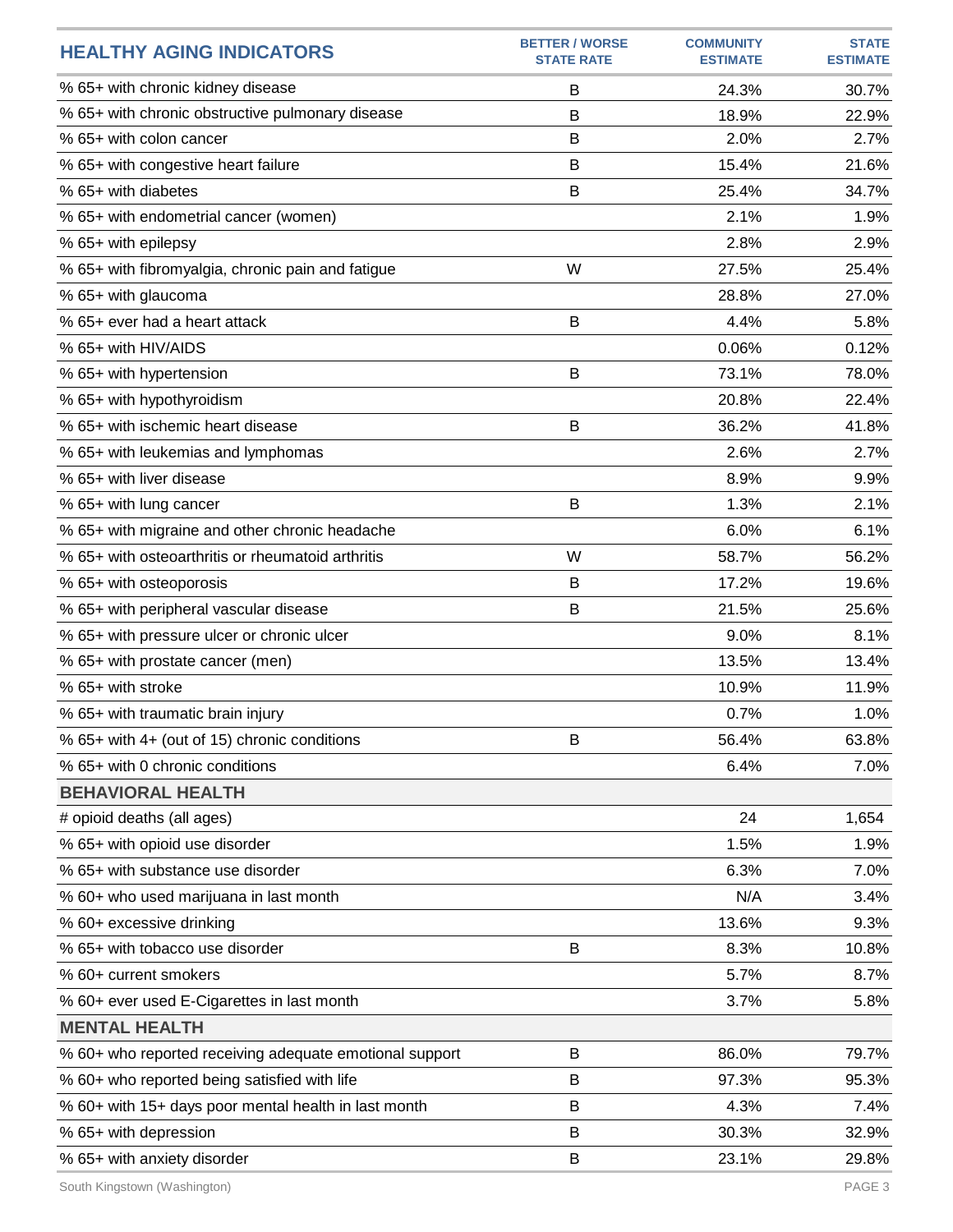| <b>HEALTHY AGING INDICATORS</b>                                  | <b>BETTER / WORSE</b><br><b>STATE RATE</b> | <b>COMMUNITY</b><br><b>ESTIMATE</b> | <b>STATE</b><br><b>ESTIMATE</b> |
|------------------------------------------------------------------|--------------------------------------------|-------------------------------------|---------------------------------|
| % 65+ with bipolar disorder                                      |                                            | 3.7%                                | 4.1%                            |
| % 65+ with post-traumatic stress disorder                        |                                            | 1.5%                                | 1.7%                            |
| % 65+ with schizophrenia & other psychotic disorder              | B                                          | 2.4%                                | 3.8%                            |
| % 65+ with personality disorder                                  | B                                          | 1.8%                                | 2.8%                            |
| <b>LIVING WITH DISABILITY</b>                                    |                                            |                                     |                                 |
| % 65+ with self-reported hearing difficulty                      |                                            | 14.0%                               | 13.9%                           |
| % 65+ with clinical diagnosis of deafness or hearing impairment  |                                            | 16.4%                               | 16.4%                           |
| % 65+ with self-reported vision difficulty                       |                                            | 5.6%                                | 5.5%                            |
| % 65+ with clinical diagnosis of blindness or visual impairment  |                                            | 0.8%                                | 1.1%                            |
| % 65+ with self-reported cognition difficulty                    | B                                          | 4.5%                                | 8.2%                            |
| % 65+ with self-reported ambulatory difficulty                   | B                                          | 14.6%                               | 21.0%                           |
| % 65+ with clinical diagnosis of mobility impairment             | B                                          | 2.9%                                | 3.8%                            |
| % 65+ with self-reported self-care difficulty                    |                                            | 5.4%                                | 8.0%                            |
| % 65+ with self-reported independent living difficulty           | B                                          | 9.1%                                | 14.3%                           |
| <b>CAREGIVING</b>                                                |                                            |                                     |                                 |
| # of Alzheimer's disease specific support groups                 |                                            | 0                                   | 16                              |
| # of Memory Cafes                                                |                                            | 1                                   | 10                              |
| % of 60+ who provide care to a family/friend in last month       |                                            | 20.5%                               | 22.5%                           |
| % of grandparents raising grandchildren                          |                                            | 1.5%                                | 1.0%                            |
| % of grandparents who live with grandchildren                    |                                            | 3.0%                                | 3.2%                            |
| <b>ACCESS TO CARE</b>                                            |                                            |                                     |                                 |
| % 65+ dually eligible for Medicare and Medicaid                  | $\star$                                    | 5.8%                                | 13.8%                           |
| % 65+ Medicare managed care enrollees                            | $\star$                                    | 35.8%                               | 43.8%                           |
| % 60+ with a regular doctor                                      |                                            | 97.2%                               | 96.7%                           |
| % 60+ who did not see a doctor when needed due to cost           |                                            | 4.1%                                | 5.4%                            |
| # of primary care providers within 5 miles                       |                                            | 72                                  | 1,605                           |
| # of hospitals within 5 miles                                    |                                            | 1                                   | 13                              |
| # of home health agencies                                        |                                            | 18                                  | 23                              |
| # of nursing homes within 5 miles                                |                                            | 3                                   | 80                              |
| # of community health centers                                    |                                            | 1                                   | 43                              |
| # of adult day health centers                                    |                                            | 1                                   | 31                              |
| # of hospice agencies                                            |                                            | 0                                   | 18                              |
| <b>SERVICE UTILIZATION</b>                                       |                                            |                                     |                                 |
| # physician visits per year                                      |                                            | 8.4                                 | 8.4                             |
| # emergency room visits/1000 persons 65+ years annually          | $\star$                                    | 557.2                               | 620.6                           |
| # Part D monthly prescription fills per person annually          | $\star$                                    | 47.0                                | 52.2                            |
| # home health visits annually                                    |                                            | 3.2                                 | 3.5                             |
| # durable medical equipment claims annually                      | $\star$                                    | 1.5                                 | 1.7                             |
| # inpatient hospital stays/1000 persons 65+ years annually       | $\star$                                    | 219.8                               | 286.5                           |
| % Medicare inpatient hospital readmissions (as % of admissions)  |                                            | 14.1%                               | 17.4%                           |
| # skilled nursing facility stays/1000 persons 65+ years annually | $\star$                                    | 82.0                                | 98.8                            |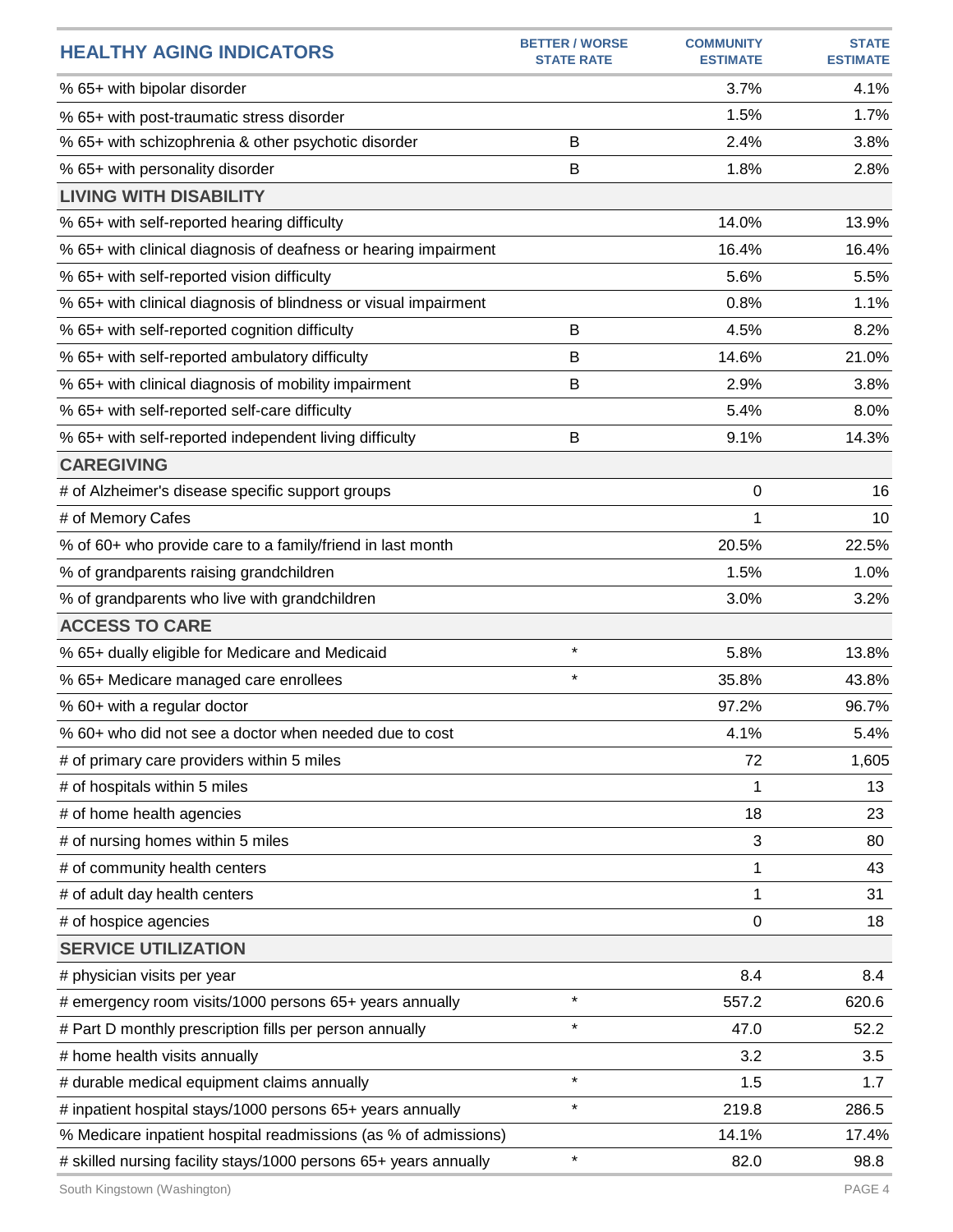| <b>HEALTHY AGING INDICATORS</b>                               | <b>BETTER / WORSE</b><br><b>STATE RATE</b> | <b>COMMUNITY</b><br><b>ESTIMATE</b> | <b>STATE</b><br><b>ESTIMATE</b> |
|---------------------------------------------------------------|--------------------------------------------|-------------------------------------|---------------------------------|
| # skilled nursing home Medicare beds/1000 persons 65+ years   |                                            | 36.1                                | 47.1                            |
| % 65+ getting Medicaid long term services and supports        | $\star$                                    | 2.0%                                | 4.2%                            |
| % 65+ hospice users                                           |                                            | 3.6%                                | 3.5%                            |
| % 65+ hospice users as % of decedents                         |                                            | 57.6%                               | 53.0%                           |
| Median hospice days per hospice user (65+, deceased)          |                                            | 14.0                                | 11.0                            |
| Median hospice payment (Medicare + other) per hospice user    |                                            | \$3,683.17                          | \$3,870.97                      |
| <b>COMMUNITY</b>                                              |                                            |                                     |                                 |
| Air pollution: annual # of unhealthy days for 65+ (county)    |                                            | 5                                   | N/A                             |
| Age-friendly efforts in community                             |                                            | Not yet                             | Yes                             |
| # of senior centers                                           |                                            | 1                                   | 32                              |
| # of universities and community colleges                      |                                            | 1                                   | 19                              |
| # of public libraries                                         |                                            | 3                                   | 71                              |
| # of YMCAs                                                    |                                            | 1                                   | 15                              |
| % in county with access to broadband (all ages)               |                                            | 97.7%                               | 98.1%                           |
| % 60+ who used Internet in last month                         | $\star$                                    | 84.7%                               | 71.6%                           |
| Voter participation rate in 2016 election (age 18+)           |                                            | 56.5%                               | 55.0%                           |
| % 60+ who believe local service orgs understand needs         | $\star$                                    | 56.2%                               | 44.1%                           |
| % 60+ who believe he/she can make a difference                | $\star$                                    | 63.3%                               | 52.2%                           |
| % 60+ who believe working together can make a difference      |                                            | 84.5%                               | 81.0%                           |
| % 60+ who volunteer at least once per month                   | $\star$                                    | 29.3%                               | 22.9%                           |
| % 60+ who attend community events (church, club) monthly      | $\star$                                    | 56.7%                               | 44.4%                           |
| <b>SAFETY &amp; CRIME</b>                                     |                                            |                                     |                                 |
| Violent crime rate /100,000 persons                           |                                            | 48.7                                | 220.3                           |
| Homicide rate /100,000 persons (county)                       |                                            | N/A                                 | $\overline{2}$                  |
| # firearm fatalities (all ages) (county)                      |                                            | 104                                 | 895                             |
| Property crime rate /100,000 persons                          |                                            | 648.9                               | 1,678.4                         |
| # 65+ deaths by suicide (county)                              |                                            | N/A                                 | 57                              |
| <b>TRANSPORTATION</b>                                         |                                            |                                     |                                 |
| % 65+ who own a motor vehicle                                 | $\star$                                    | 90.8%                               | 85.0%                           |
| % 60+ who always drive or ride wearing a seatbelt             |                                            | 91.1%                               | 91.9%                           |
| % 60+ who drove under the influence of drinking in last month |                                            | N/A                                 | 2.0%                            |
| # of fatal crashes involving adult age 60+/town               |                                            | 3                                   | 82                              |
| # of fatal crashes involving adult age 60+/county             |                                            | 7                                   | 82                              |
| <b>HOUSING</b>                                                |                                            |                                     |                                 |
| % 65+ population who live alone                               | $\star$                                    | 25.5%                               | 31.4%                           |
| Average household size (all ages)                             |                                            | 2.5                                 | 2.5                             |
| Median house value                                            |                                            | \$353,800.00                        | \$249,800.00                    |
| % 60+ own home                                                | $\star$                                    | 77.0%                               | 70.3%                           |
| % 60+ homeowners who have mortgage                            |                                            | 51.7%                               | 48.7%                           |
| % 60+ stressed about paying rent/mortgage in last month       |                                            | 18.3%                               | 22.1%                           |